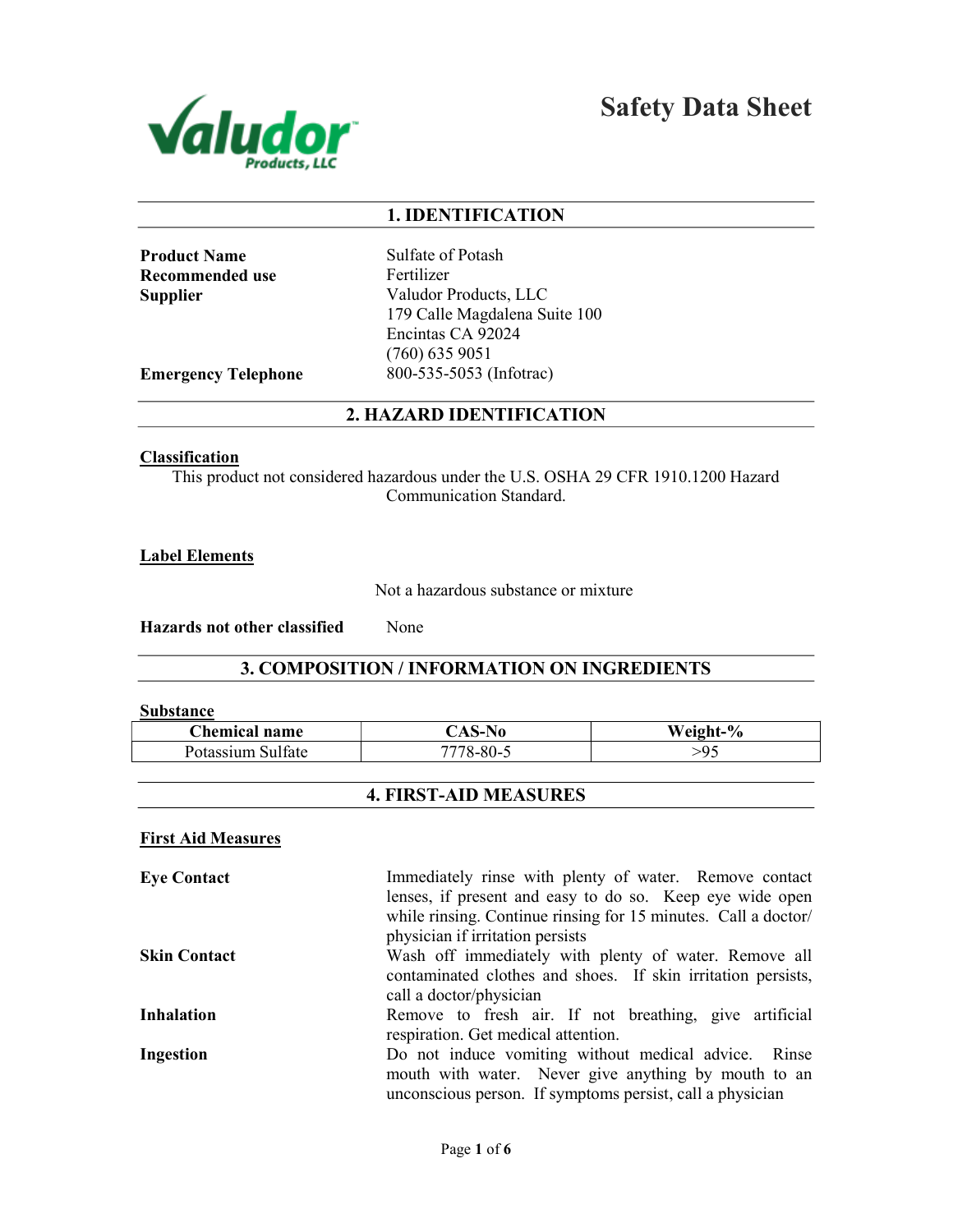#### Most important symptoms/effects, acute and delayed

Symptoms No information available

## 5. FIRE-FIGHTING MEASURES

Suitable extinguishing Media Use any means suitable for extinguishing surrounding fire.

Unsuitable Extinguishing Media No information available

#### Specific Hazards Arising from the chemical

Hazardous combustion products Thermal decomposition can lead to the release of irritation or toxic gases and vapors; including and not limited to: Potassium Oxides, Sulfur Oxides

#### Protective equipment and precautions for fire-fighters

As in any fire, wear self-contained breathing apparatus pressure-demand, MSHA/NIOSH (approved or equivalent) and full protective gear.

## 6. ACCIDENTAL RELEASE MEASURES

#### Personal precautions, protective equipment, and emergency procedures

**Personal precautions** Avoid contact with eyes, skin and clothing. Avoid breathing vapors or mists. Avoid dust formation. Use personal protection recommended in Section 8. Ensure adequate ventilation.

#### Methods and materials for containment and cleanup

Methods for clean-up Sweep or vacuum up and place in an appropriate closed container. Keep unauthorized personnel away. Avoid generating dust. Environmental Precautions Prevent entry into waterways or sewers

### 7. HANDLING AND STORAGE

#### Precautions for safe handling

Do not breathe dust. Avoid dust formation. Avoid contact with eyes, skin and clothing. Use personal protective equipment recommended in section 8. Remove and wash contaminated clothing before reuse. Do not eat, drink or smoke when using this product.

#### Conditions for safe storage, including any incompatibilities

Store in a cool/low-temperature, well-ventilated, dry place. Keep containers closed and labeled when not in use.

## 8. EXPOSURE CONTROLS / PERSONAL PROTECTION

### Exposure Guidelines

This product does not contain any hazardous materials with occupational exposure limits established by the regional specific regulatory bodies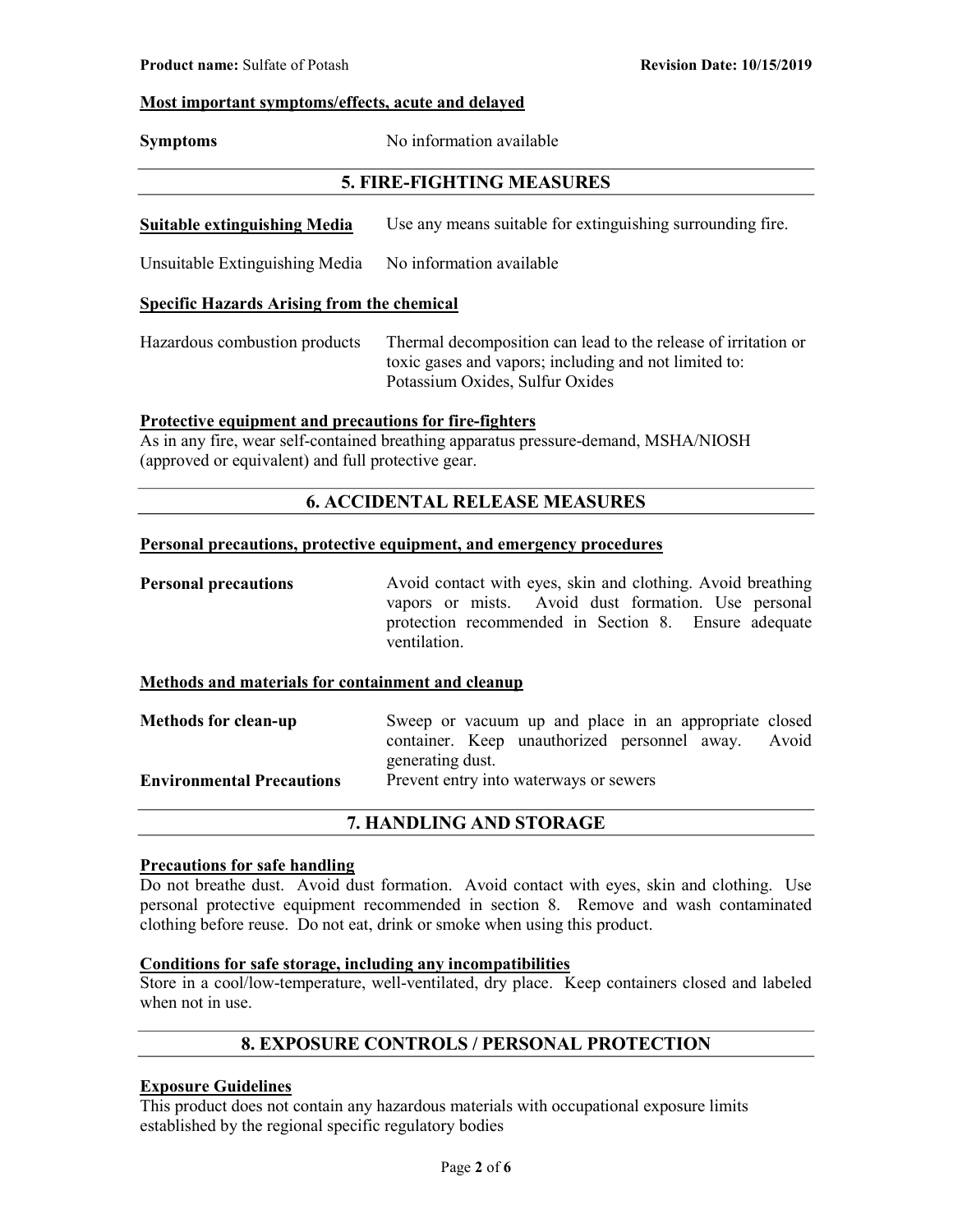# Appropriate engineering controls

Ensure adequate ventilation, especially in confined areas. Consider the potential hazards of this material, applicable exposure limits, job activities and other substances in the workplace when designing controls and selecting personal protective equipment.

#### Personal Protective Equipment

| <b>Eye/face protection</b>    | Safety glasses are recommended in professional settings      |
|-------------------------------|--------------------------------------------------------------|
| <b>Skin protection</b>        | Choose the appropriate protective clothing and gloves based  |
|                               | on the tasks being performed to avoid exposure to skin. Wear |
|                               | protective gloves. Long sleeved clothing.                    |
| <b>Respiratory protection</b> | Not required under normal circumstances. If exposure limits  |
|                               | are exceeded or if irritation or other symptoms are          |
|                               | experienced use a NIOSH/MSHA approved respirator             |
| <b>Hygiene Measures</b>       | Handle in accordance with good industrial hygiene and safety |
|                               | practices. Do not eat, drink or smoke when using this        |
|                               | product.                                                     |

| White Powder             |
|--------------------------|
| Solid                    |
| Odorless                 |
| No information available |
| Not applicable           |
| 1952.6°F (1067°C)        |
| 3072°F (1689°C)          |
| Not applicable           |
| Not applicable           |
| No information available |
|                          |
|                          |
| No information available |
| No information available |
| No information available |
| No information available |
| 2.66                     |
| Soluble in water         |
| No information available |
| No information available |
| No information available |
| No information available |
|                          |

## 9. PHYSICAL and CHEMICAL PROPERTIES

### 10. STABILITY AND REACTIVITY

| <b>Reactivity</b>                            | None known under normal conditions.                  |
|----------------------------------------------|------------------------------------------------------|
| <b>Chemical stability</b>                    | Stable under ordinary conditions of use and storage. |
| <b>Possibility of hazardous</b><br>reactions | None under normal processing.                        |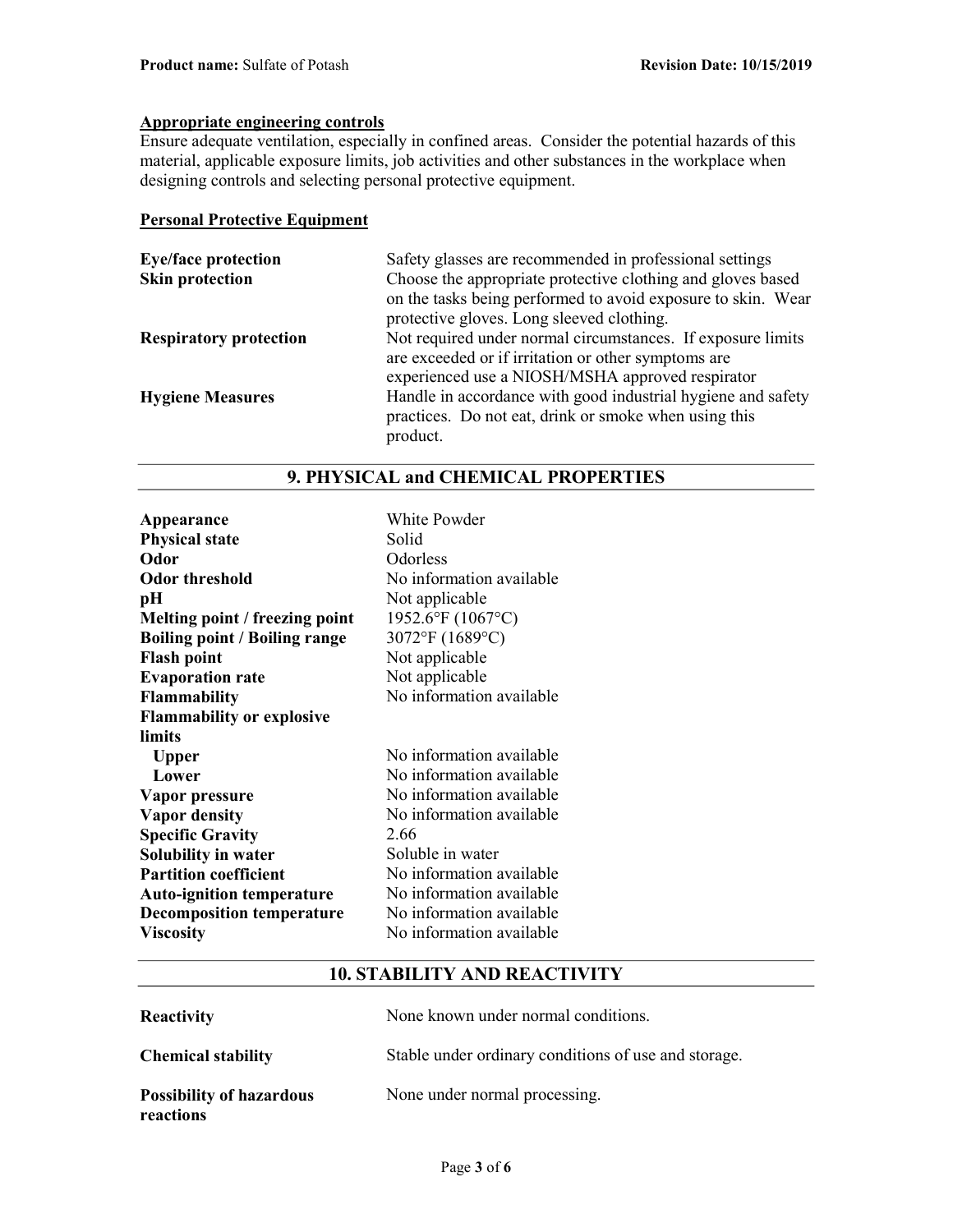| Conditions to avoid                        | Avoid dust formation.                                                           |
|--------------------------------------------|---------------------------------------------------------------------------------|
| Incompatible materials                     | <b>Strong Oxidizing Agents</b>                                                  |
| <b>Hazardous decomposition</b><br>products | Hazardous combustion can lead to the release of irritating<br>gases and vapors. |

## 11. TOXICOLOGICAL INFORMATION

#### Information on likely routes of exposure

| <b>Skin contact</b> | May cause skin irritation                 |
|---------------------|-------------------------------------------|
| Eye contact         | May cause eye irritation                  |
| <b>Inhalation</b>   | May cause irritation of respiratory tract |
| Ingestion           | May be harmful if swallowed               |

Symptoms related to the physical chemical and toxicological characteristics No information available

#### Delayed and immediate effects and also chronic effects form short and long-term exposure

| Skin damage/irritation          | Not classified |
|---------------------------------|----------------|
| Eye damage/irritation           | Not classified |
| <b>Sensitization</b>            | Not classified |
| <b>Mutagenic effects</b>        | Not classified |
| Carcinogenicity                 | Not classified |
| <b>Reproductive toxicity</b>    | Not classified |
| <b>STOT</b> – single exposure   | Not classified |
| <b>STOT</b> – repeated exposure | Not classified |
| <b>Aspiration hazard</b>        | Not classified |

### **Acute Toxicity**

#### Component information

| Component | <b>Cas-No</b> | LD50 Oral    | <b>LD50 Dermal</b> | <b>LC50</b> Inhalation |
|-----------|---------------|--------------|--------------------|------------------------|
| Potassium | 7778-80-5     | $6600$ mg/kg | $>$ 2000 mg/kg     | $\sim$                 |
| Sulfate   |               |              |                    |                        |

## 12. ECOLOGICAL INFORMATION

Ecotoxicity Should not be released to environment

| <b>Component</b>  | Fish                     | Algae          | Crustacea                |
|-------------------|--------------------------|----------------|--------------------------|
| Potassium Sulfate | LC50: $680 \text{ mg/L}$ | $\blacksquare$ | EC50: $720 \text{ mg/L}$ |
| 7778-80-5         | (Pimephales)             |                | (Daphnia magna)          |
|                   | promelas)                |                |                          |

#### Persistence and degradability No information available

**Bioaccumulative potential** No information available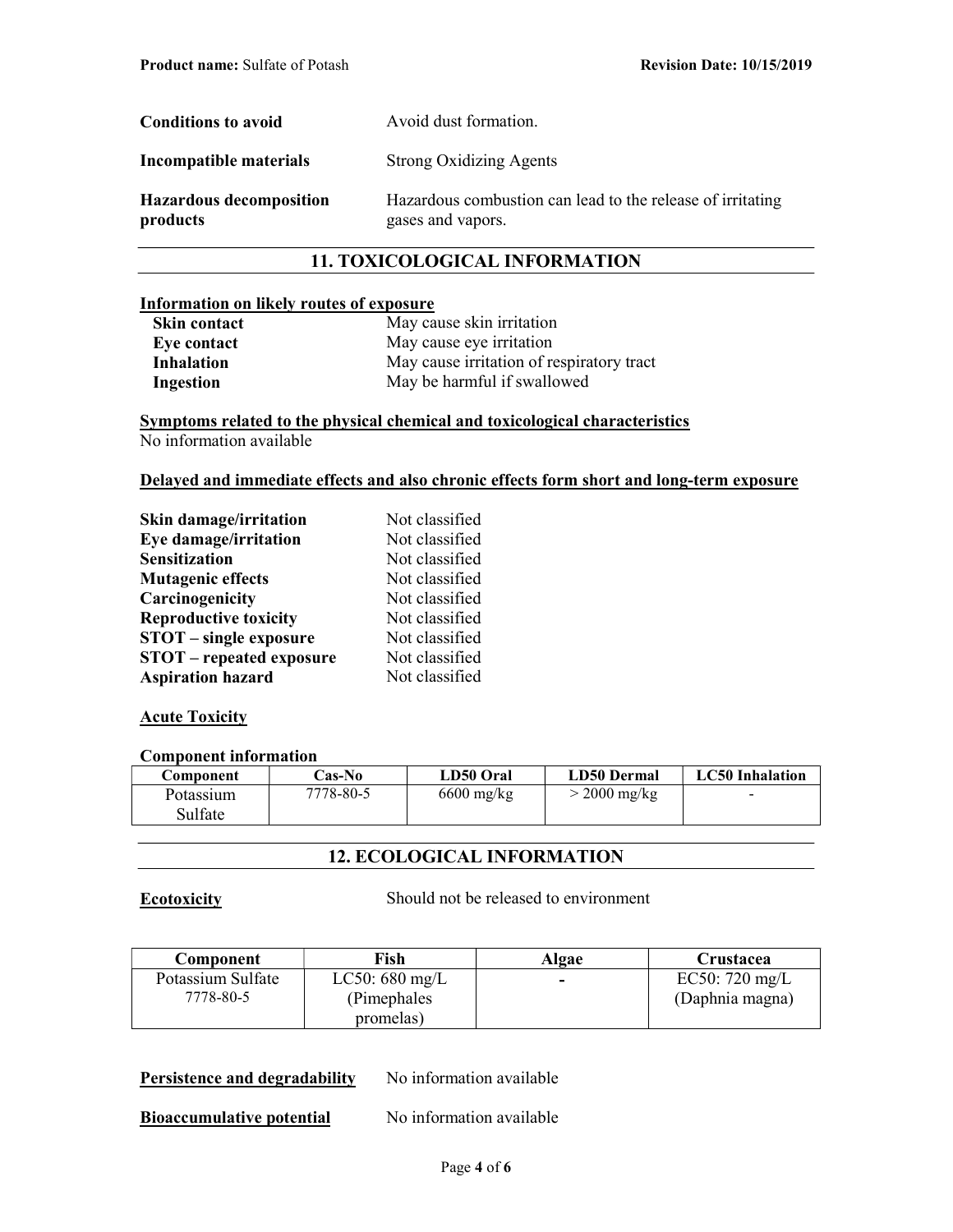Mobility in soil No information available

Other adverse effects No information available

## 13. DISPOSAL CONSIDERATIONS

Waste Disposal Methods Processing, use, or contamination of this product may occur during product use. Accordingly, it is the responsibility of the user to determine the proper disposal methodologies. Consult the appropriate state, regional or local regulations to ensure complete and accurate classification. Dispose of contaminated packaging in accordance with local regulations.

## 14. TRANSPORT INFORMATION

| <b>DOT</b>  | Not regulated |
|-------------|---------------|
| <b>IATA</b> | Not regulated |
| <b>IMDG</b> | Not regulated |

## 15. REGULATORY INFORMATION

#### International Inventories

| <b>TSC</b><br>Λ<br>◡▴ |         |
|-----------------------|---------|
| <b>DSL</b>            | -1900 4 |

### US Federal Regulations

## TSCA section 12(b) Export Notification

Not regulated

### SARA 313

Section 313 of Title III of the Superfund Amendments and Reauthorization Act of 1986 (SARA). Not applicable

### SARA 311/312 Hazard Categorization

| Acute health hazard   | No       |
|-----------------------|----------|
| Chronic Health Hazard | No       |
| Fire hazard           | $\rm No$ |
| Pressure              | $\rm No$ |
| Reactivity            | Nο       |

### CERCLA/SARA 302 & 304

Section 302 & 304 of Title III of the Superfund Amendments and Reauthorization Act of 1986 (SARA). Not applicable

# CWA (Clean Water Act)

Not applicable